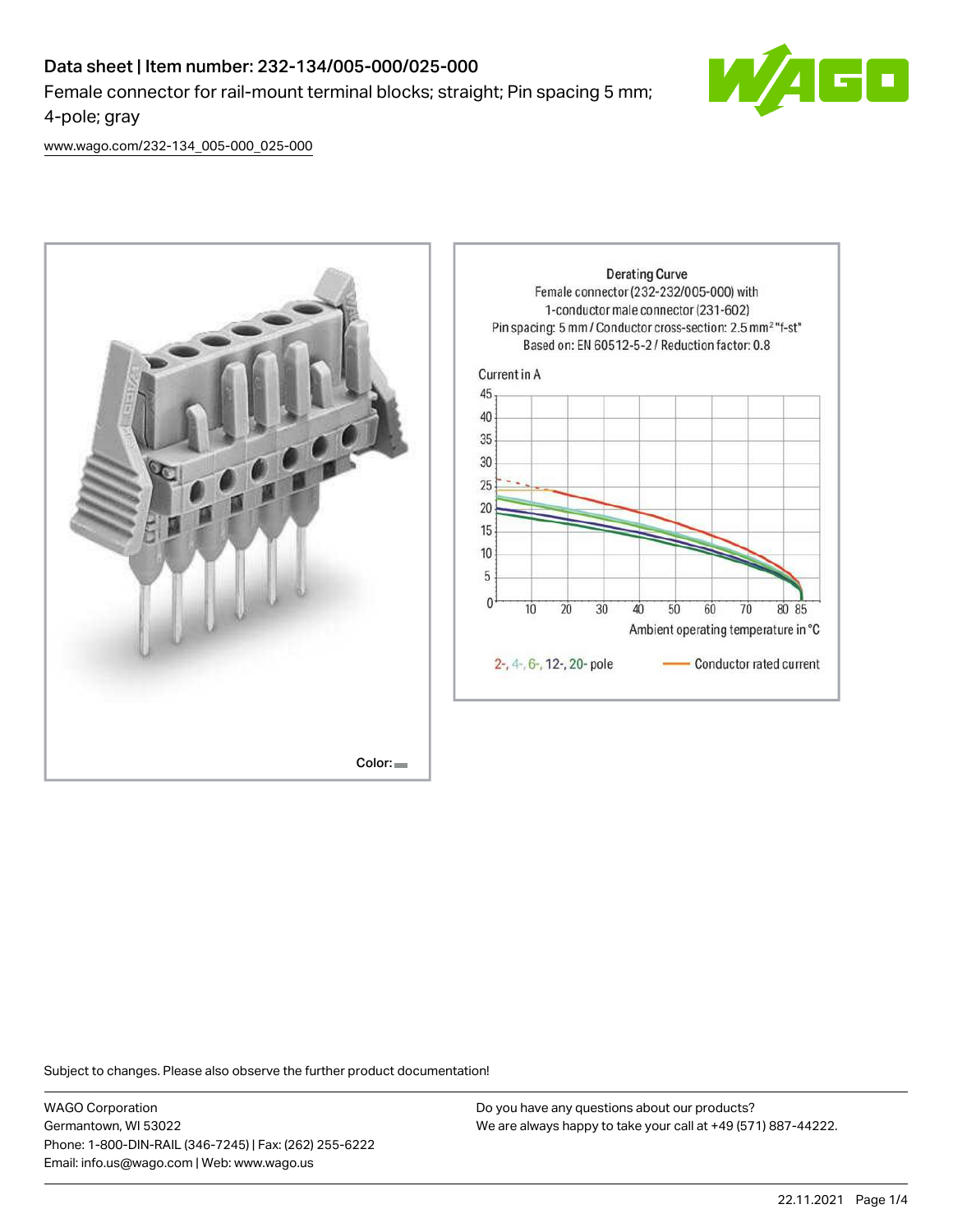



# Item description

- Pluggable connectors for rail-mount terminal blocks equipped with CAGE CLAMP $^{\circ}$  connection  $\blacksquare$
- $\blacksquare$ Female connectors with long contact pins connect to the termination ports of 280 Series Rail-Mount Terminal Blocks
- $\blacksquare$ Female connectors are touch-proof when unmated, providing a pluggable, live output
- $\blacksquare$ With coding fingers

# Data Electrical data

### IEC Approvals

| Rated voltage (III / 3)     | 320 V            |
|-----------------------------|------------------|
| Rated surge voltage (III/3) | 4 <sub>k</sub> V |
| Rated voltage (III/2)       | 320 V            |
| Rated surge voltage (III/2) | 4 <sub>k</sub> V |
| Nominal voltage (II/2)      | 630 V            |
| Rated surge voltage (II/2)  | 4 <sub>k</sub> V |
| Rated current               | 12A              |

Subject to changes. Please also observe the further product documentation!

| <b>WAGO Corporation</b>                                | Do you have any questions about our products?                 |
|--------------------------------------------------------|---------------------------------------------------------------|
| Germantown, WI 53022                                   | We are always happy to take your call at +49 (571) 887-44222. |
| Phone: 1-800-DIN-RAIL (346-7245)   Fax: (262) 255-6222 |                                                               |
| Email: info.us@wago.com   Web: www.wago.us             |                                                               |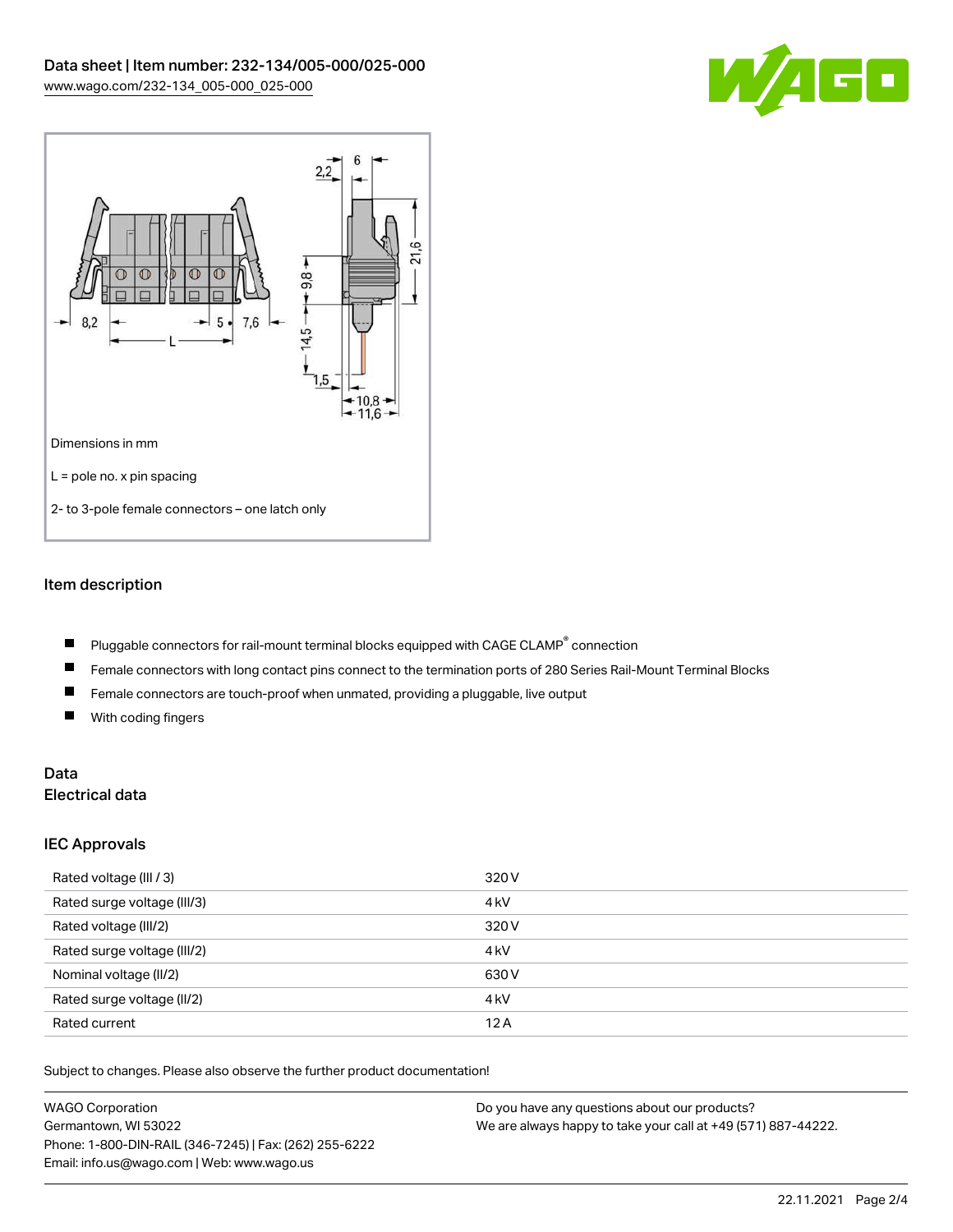

| Legend (ratings)                                  | (III / 2) ≙ Overvoltage category III / Pollution degree 2 |
|---------------------------------------------------|-----------------------------------------------------------|
| <b>UL Approvals</b>                               |                                                           |
| Rated voltage UL (Use Group B)                    | 300V                                                      |
| Rated current UL (Use Group B)                    | 15A                                                       |
| Rated voltage UL (Use Group D)                    | 300V                                                      |
| Rated current UL (Use Group D)                    | 10A                                                       |
| <b>CSA Approvals</b>                              |                                                           |
| Rated voltage CSA (Use Group B)                   | 300V                                                      |
| Rated current CSA (Use Group B)                   | 15A                                                       |
| Rated voltage CSA (Use Group D)                   | 300 V                                                     |
| Rated current CSA (Use Group D)                   | 10A                                                       |
| <b>Connection data</b>                            |                                                           |
| Total number of potentials                        | 4                                                         |
| Number of connection types                        | 1                                                         |
| Number of levels                                  | 1                                                         |
| <b>Connection 1</b>                               |                                                           |
| Number of poles                                   | 4                                                         |
| Physical data                                     |                                                           |
| Pin spacing                                       | 5 mm / 0.197 inch                                         |
|                                                   |                                                           |
| Width                                             | 26.5 mm / 1.043 inch                                      |
| Height                                            | 32.75 mm / 1.289 inch                                     |
| Height from the surface                           | 18.25 mm / 0.719 inch                                     |
| Depth                                             | 11.6 mm / 0.457 inch                                      |
|                                                   |                                                           |
| Contact type (pluggable connector)                | Female connector/socket                                   |
| Plug-in connection<br>Connector (connection type) | for front-entry wiring terminal block                     |
| Mismating protection                              | No                                                        |

WAGO Corporation Germantown, WI 53022 Phone: 1-800-DIN-RAIL (346-7245) | Fax: (262) 255-6222 Email: info.us@wago.com | Web: www.wago.us Do you have any questions about our products? We are always happy to take your call at +49 (571) 887-44222.